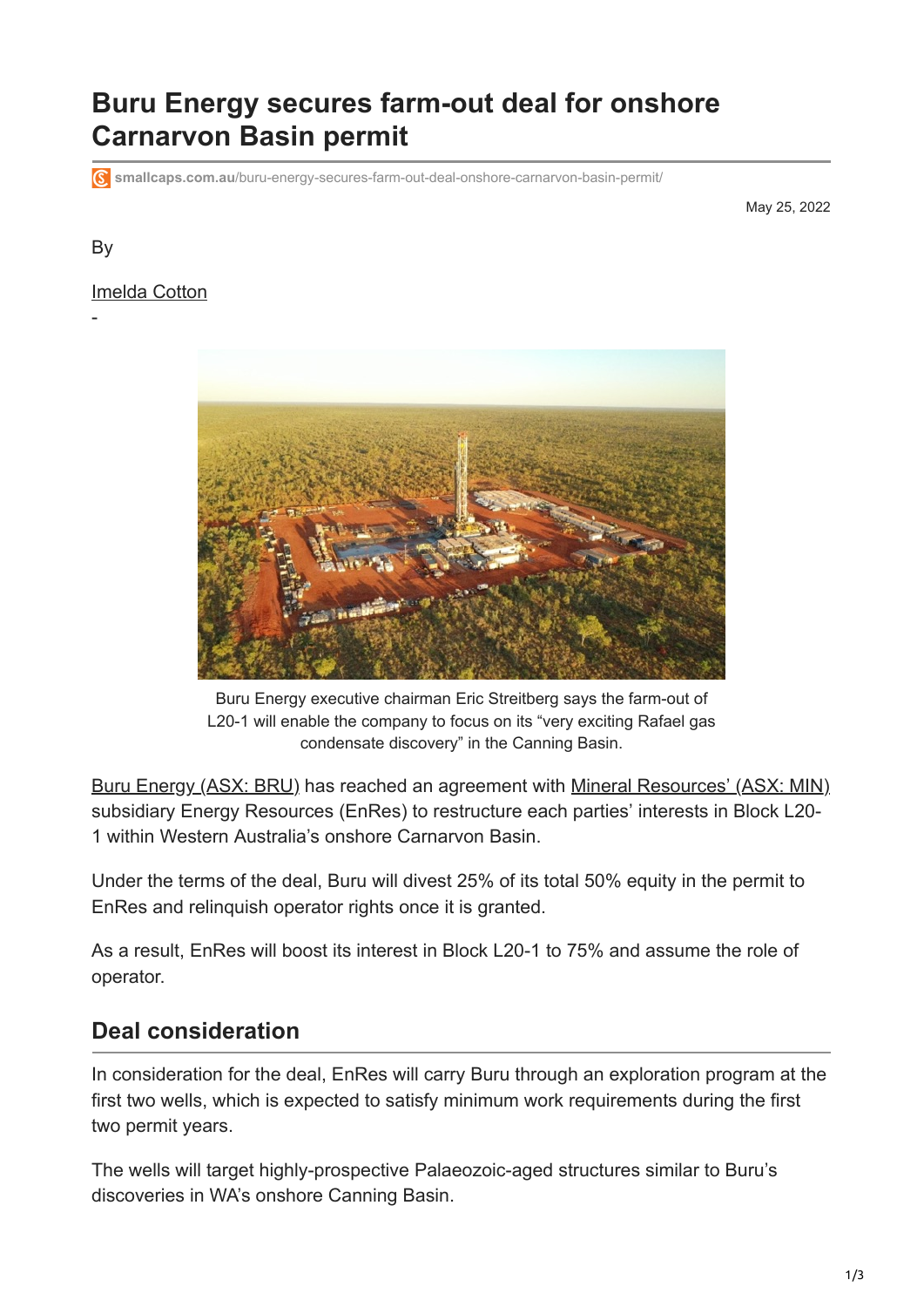[EnRes has also agreed to match an Australian Federal Government grant awarded to](https://smallcaps.com.au/buru-energy-offered-government-support-greenhouse-gas-storage-project/) Buru for a three-year carbon capture and storage (CCS) feasibility study in the Carnarvon Basin.

The grant was designed to facilitate the development of hydrogen production and greenhouse gas storage hubs in WA and recognised Buru's wholly-owned Geovault subsidiary as a leader in the field.

Equity in the CCS joint venture will be aligned with the L20-1 joint venture, with Buru having a 25% interest and EnRes holding 75% and operator rights.

# **Mutually beneficial**

Buru executive chairman Eric Streitberg said the L20-1 farm-out would benefit both companies.

"This transaction will allow EnRes to bring the expertise of its Perth Basin operating team to the L20-1 area and allow us to focus on our very exciting Rafael gas condensate discovery in the Canning Basin as well as our energy transition businesses," he said.

"The CCS work will also assist us to more fully develop our technical and commercial expertise for the Canning Basin gas commercialisation activity, where CCS has the potential to be a significant project enabler by decarbonising our planned gas developments."

# **Block application**

In October 2020, Buru and EnRes applied for Block L20-1 on a 50:50 joint venture basis with Buru as operator.

The block covers the onshore portion of the Peedamullah Shelf, which is a geological unit bordering the main oil and gas productive area of the Carnarvon Basin.

Oil and gas infrastructure in the area includes the Tubridgi gas storage field and the Wheatstone LNG gas processing plant and associated pipelines.

Since early-2021, Buru has been undertaking CCS technical and commercial activity through Geovault, with a focus on onshore geological greenhouse gas storage in the L20- 1 area and Canning Basin.

### **Commonwealth grant**

In April, Buru was offered a Federal Government grant, which seeks to match funds of up to \$7 million relating to a technical review and field activity feasibility study evaluating the CCS potential of the L20-1 area.

EnRes has agreed to contribute up to \$7 million towards the CCS feasibility study to match the Buru grant.